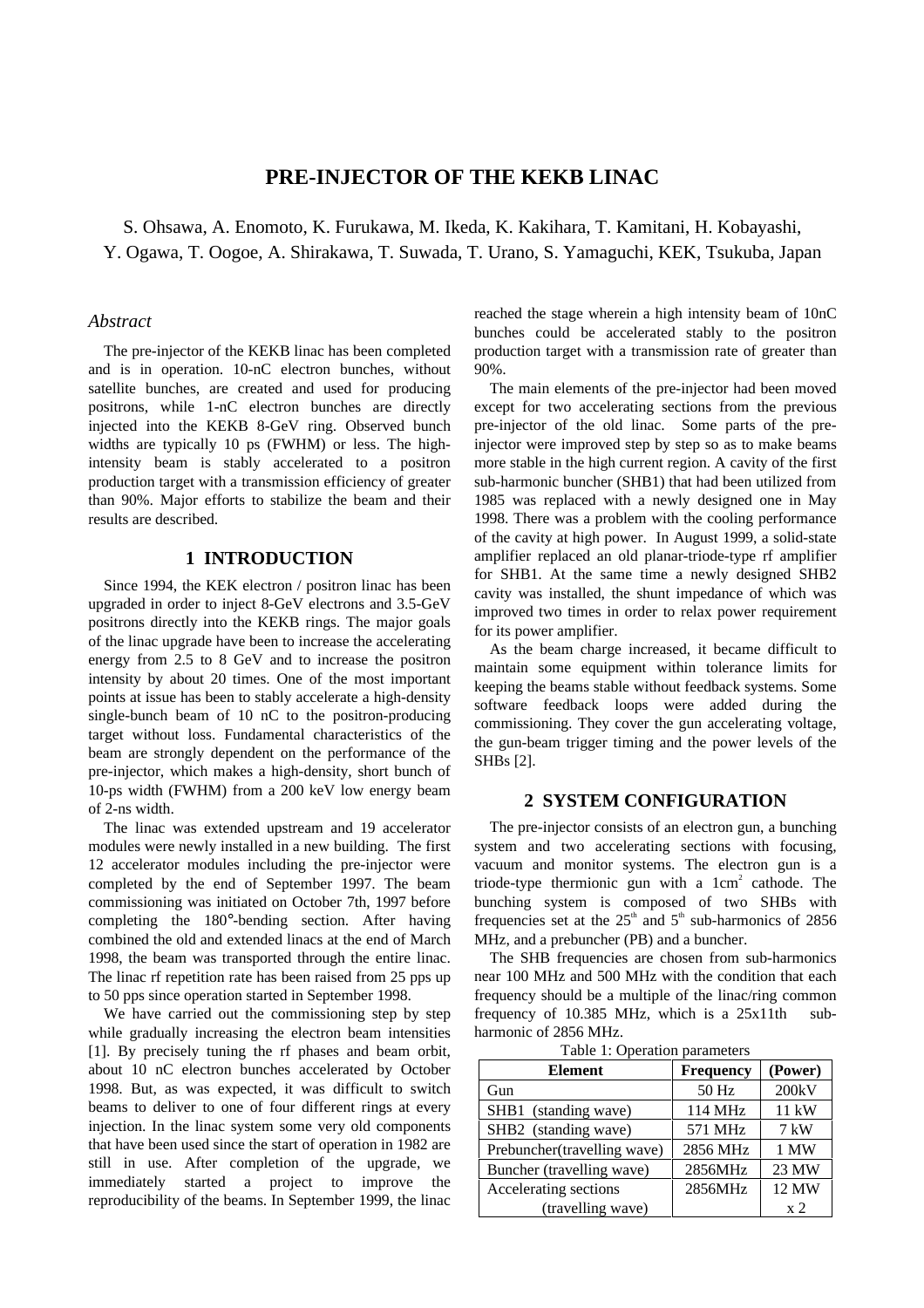

Figure 1: Schematic layout of the pre-injector. ORT is the optical-transition-radiation monitor for measuring bunches.

The klystron for the pre-injector is a special one that has a generating capacity of 60 MW. Since the buncher rf power was doubled, the bunching performance was improved especially in the high intensity region, as was expected from computer simulations [3].

### **3 PERFORMANCE OF MAIN ELEMENTS**

### *2.1 Gun grid pulser*

We introduced a new grid pulser in September 1999 to deliver stable and short electron beams from a triode-type thermionic gun. Its time jitter is remarkably small ( $\sigma$ ~4 ps) , with a pulse width ( FWHM) as small as 1ns. We designed the new pulser to be divided into two parts. The pulse generating part is installed in the conical portion of the gun body to avoid degradation of the pulsecharacteristics from transmission over long cables. The other part is composed of power supplies and voltage control circuits, which are assembled in a NIM crate. Another feature of the pulser is that it has an electric analog time-delay unit that continuously varies the trigger timing over a 3-ns range. This function is useful for controlling the beam timing with a feedback system, which is described in the section 2.3.



Figure 2: Pulse shape of the new grid pulser. A typical timing jitter  $(\sigma)$  is about 4 ps. The h-axis is 500ps/division.

# *2.2 Gun voltage control*

The electron gun is operated at 200 kV with 50 pulses per second. When the gun modulator continuously operates without stops, the pulse amplitude remains stable. It actually stops, however, at an interval of two or four hours in regular operation, when the Photon Factory rings require injections from the other electron gun. This causes temperature change in load resistors of the gun modulator. This means that the gun voltage changes whenever the modulator starts operation again because the load

resistance depends on its temperature. Under the present operation conditions, the temperature rise is about 10°C when it becomes stable, which causes a gun-voltage change of 1.5%. A software feedback system has been adopted to compensate the change by optimising the modulator reference voltage depending on the change.

The gun-pulse voltage is kept constant by the feedback system within a deviation of 0.05%. This satisfies the requirement of less than 0.1%, which corresponds to a 1.1-ps change of the gun-beam timing at a beam monitor located upstream the SHB1.

### *2.3 Gun beam timing control*

If the pulse timing of the gun beam changes, the beam is bunched, in general, at a different rf phase with a different bunch shape. The requirement on the timing stability is as severe as 100 ps in the case of a 10-nC beam that is used to produce positrons. When a timing change exceeds this value, more than 10% of the beam is lost during acceleration to the target.

The beam intensity delivered from the gun is controlled by both grid-pulse and grid-cathode bias voltages. We are monitoring the timing and amplitude of the grid pulses after averaging 30 pulses to eliminate noises. The pulse timing is compared with a reference wave of 571MHz at a digital oscilloscope on the ground level. The time difference is kept at a constant value by a feedback loop.

Triggering signals for the grid pulses are synchronised with a reference rf wave of 571MHz by a time delay unit (TD4R) at the 200KV level. The synchronisation system is very effective for decreasing the time jitter  $(\sigma_{\sim}2ps)$ . There



Figure 3: Timing history of grid pulses for 5 days: the vertical axis shows time at 50ps/division. The lower blue points represent grid-pulse timing, while the upper red points indicate the time difference between grid pulses and gun-beam pulses.